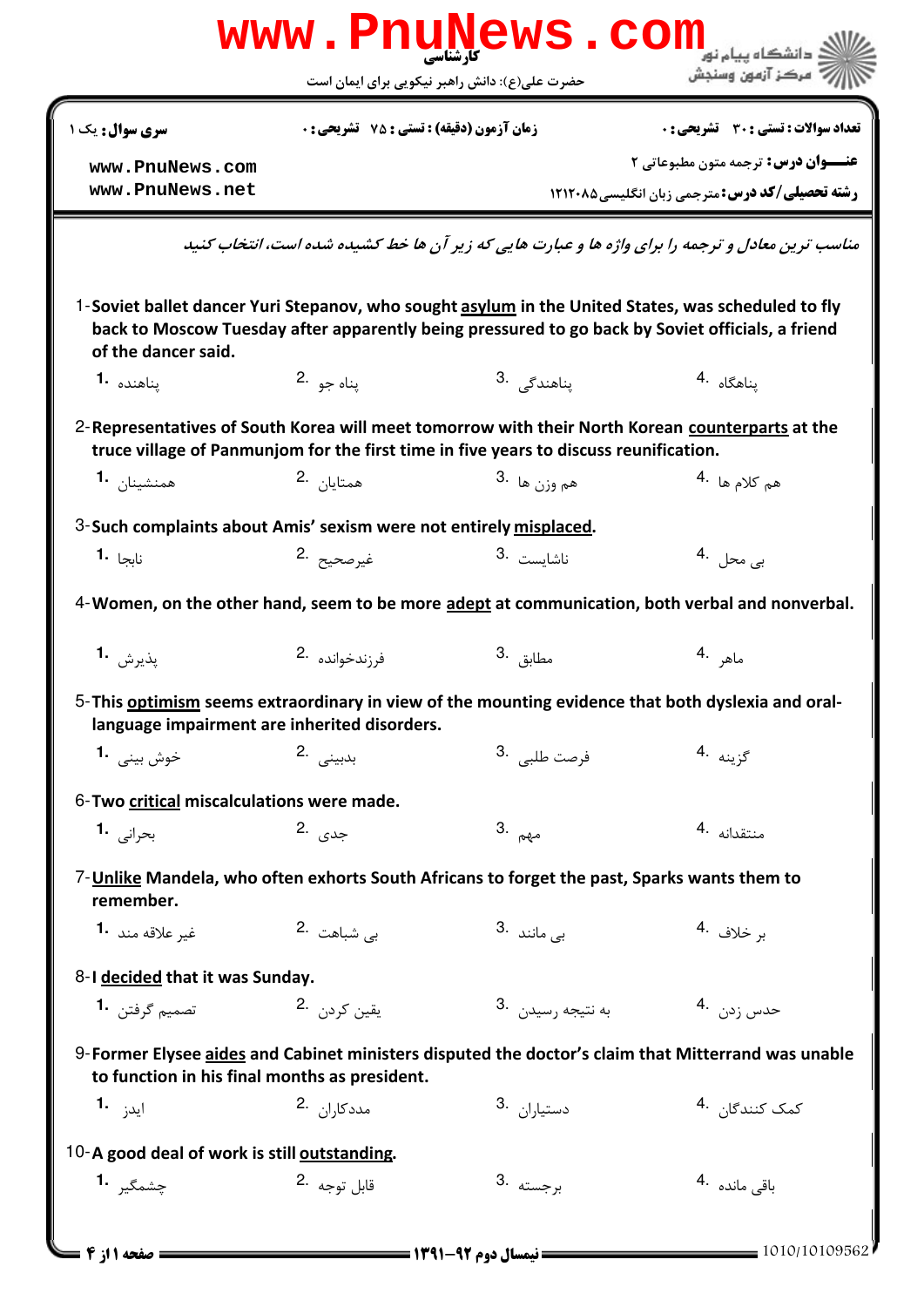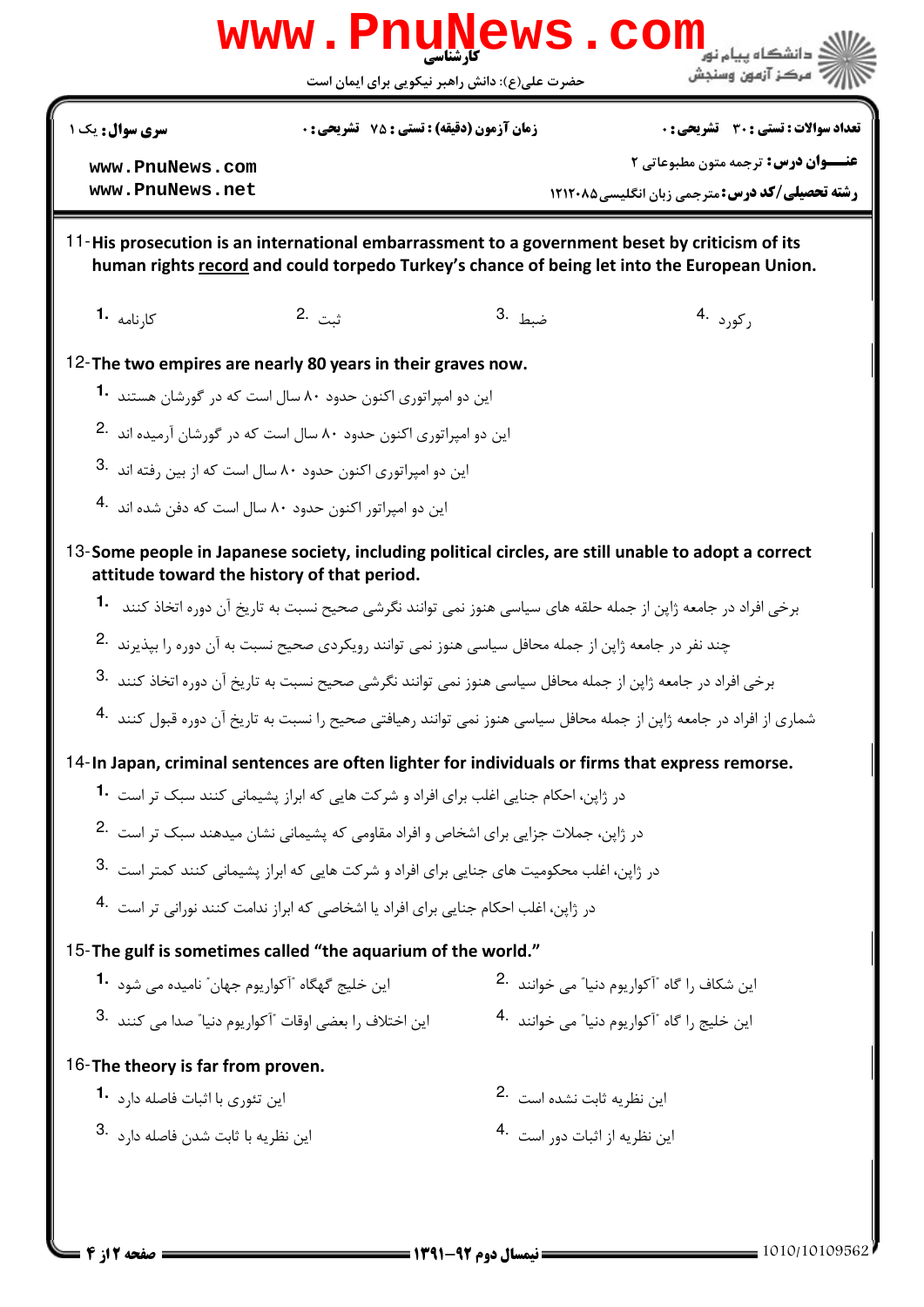| www.PnuNews.com<br>دانشگاه سام نو                                                       |                                                 |                                               |                                                                                                                                         |              |  |  |
|-----------------------------------------------------------------------------------------|-------------------------------------------------|-----------------------------------------------|-----------------------------------------------------------------------------------------------------------------------------------------|--------------|--|--|
|                                                                                         |                                                 | حضرت علی(ع): دانش راهبر نیکویی برای ایمان است | َ مرڪز آزمون وسنڊش                                                                                                                      |              |  |  |
| سری سوال : یک ۱                                                                         | <b>زمان آزمون (دقیقه) : تستی : 75 تشریحی: 0</b> |                                               | تعداد سوالات : تستي : 30 ٪ تشريحي : 0                                                                                                   |              |  |  |
| www.PnuNews.com                                                                         |                                                 |                                               | عنــوان درس: ترجمه متون مطبوعاتی ٢                                                                                                      |              |  |  |
| www.PnuNews.net                                                                         |                                                 |                                               | <b>رشته تحصیلی/کد درس: مترحمی زبان انگلیسی ۱۲۱۲۰۸۵</b>                                                                                  |              |  |  |
| 17-Turin's police beg to differ on the last point.                                      |                                                 |                                               |                                                                                                                                         |              |  |  |
| پلیس تورین برای تفاوت درباره نکته آخر التماس می کند <b>1۰</b>                           |                                                 |                                               |                                                                                                                                         |              |  |  |
| پلیس تورین جسارتاً با نکته آخر مخالف است 2.                                             |                                                 |                                               |                                                                                                                                         |              |  |  |
| پلیس تورین التماس می کند که درباره نکته آخر متفاوت باشد <sup>.3</sup>                   |                                                 |                                               |                                                                                                                                         |              |  |  |
| پلیس تورین روایت متفاوتی از نکته آخر می دهد <sup>4</sup> ۰                              |                                                 |                                               |                                                                                                                                         |              |  |  |
| 18-If you have to use live bullets, use them.                                           |                                                 |                                               |                                                                                                                                         |              |  |  |
| :نده <b>1۰</b>                                                                          | ;ندگے <sub>،</sub> .2                           | مشقى .3                                       | جنگ <i>ی</i> .4                                                                                                                         |              |  |  |
| French Prime Minister Edouard Balladur.                                                 |                                                 |                                               | 19-China stirred the pot further by detaining three mainland dissidents just before a visit to Beijing by                               |              |  |  |
| مخالف <b>1</b> ۰                                                                        | معترض .2                                        | نا <sub>ر</sub> اضی <sup>3</sup> ۰            | منتقد 4.                                                                                                                                |              |  |  |
| the atom bomb," you had better go into politics.                                        |                                                 |                                               | 20-If you are just an earnest artist who thinks, "I will write a novel that will cause people to abandon                                |              |  |  |
| بهتر است وارد سياست شويد 1.                                                             |                                                 |                                               | بهتر بود وارد سياست مي شديد 2.                                                                                                          |              |  |  |
|                                                                                         | چه بهتر که آدم وارد سیاست شود <sup>.3</sup>     |                                               | بهتر بود آدم وارد سياست شود <sup>4</sup> ۰                                                                                              |              |  |  |
| place in the Soviet Union for another 40 years.                                         |                                                 |                                               | 21-But while that war freed most of Germany from despotism, the shackles of Stalinism stayed in                                         |              |  |  |
| ماند                                                                                    |                                                 |                                               | اما در حالی که آن جنگ بیشتر آلمانی ها را از استبداد رها کرد غل و زنجیر استالین گرایی برای ۴۰ سال دیگر در اتحاد شوروی باقی <b>1۰</b>     |              |  |  |
|                                                                                         |                                                 |                                               | اما در حالی که آن جنگ بیشتر آلمان را از استبداد رها کرد غل و زنجیر استالین گرایی ۴۰ سال دیگر در اتحاد شوروی یا بر جا ماند <sup>.2</sup> |              |  |  |
| اتحاد شوری برقرار بود                                                                   |                                                 |                                               | اما در عین حال که این جنگ بخش اعظم خاک آلمان را از دست استبداد رها کرد غل و زنجیر استالین گرایی تا ۴۰ سال دیگر در                       |              |  |  |
| دیگر برقرار بود                                                                         |                                                 |                                               | اما در عین حال که آن جنگ بیشتر آلمان را از شر استبداد آزاد کرد غل و زنجیر استالین گرایی در اتحاد شوروی تا یک دوره ۴۰ ساله 4۰            |              |  |  |
| 22-We need to rethink our attitude toward human psychology.                             |                                                 |                                               |                                                                                                                                         |              |  |  |
| باید درباره نگرش خودمان به روان شناسی انسان تجدید نظر کنیم <sup>1</sup> ۰               |                                                 |                                               |                                                                                                                                         |              |  |  |
| نیازمندیم درباره نگرش خودمان به روان شناسی انسان بازنگری کنیم <sup>2</sup> ۰            |                                                 |                                               |                                                                                                                                         |              |  |  |
| مجبوریم درباره نگرش خودمان به روان شناسی انسانی مجدداً فکر کنیم <sup>.3</sup>           |                                                 |                                               |                                                                                                                                         |              |  |  |
| نیاز داریم از نو درباره نگرش خودمان درباره روان شناسی انسان اندیشه کنیم <sup>۹۰</sup> ۰ |                                                 |                                               |                                                                                                                                         |              |  |  |
|                                                                                         |                                                 | = نیمسال دوم 92-1391 =                        |                                                                                                                                         | 1010/1010956 |  |  |